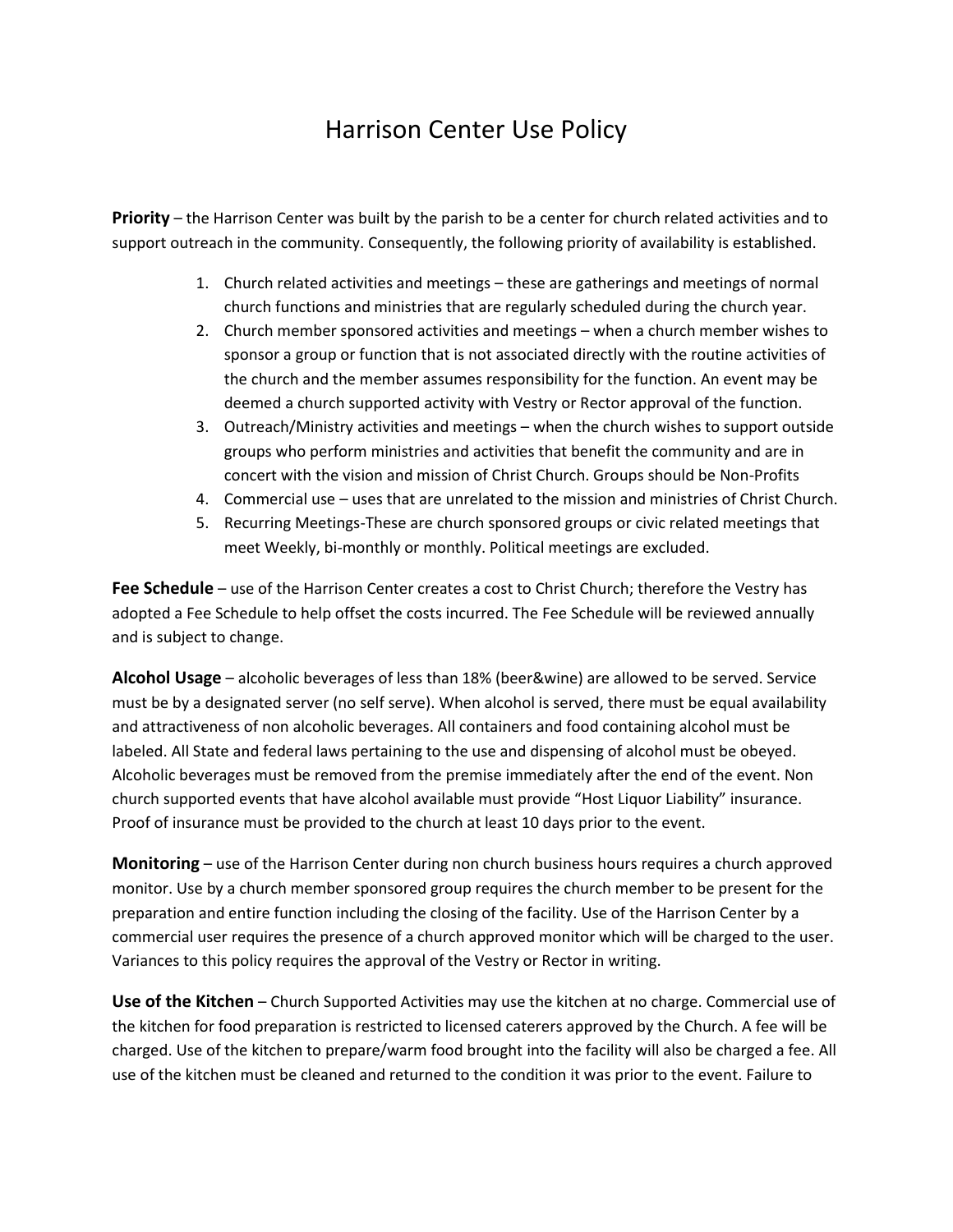adequately clean the kitchen will cause charges for cost of cleaning and a forfeit of all deposits which will be applied to the cleaning cost.

**Attendance** – no event may have more than 185 people in attendance. If this capacity is exceeded, the event sponsor will be notified by the Church's onsite monitor. Failure to correct the situation and bring the event into attendance compliance will result in a call to the New Bern Police who will terminate the event. No deposits or fees will be refunded in the case of police action. Due to Covid 19 restriction under the Governor's Stay At Home Order Capacity is limited a percentage of the total capacity of the Harrison Center. Percentage will be based on the Governor's current orders as related to the date of the event.

**Trash** – all trash receptacles in the meeting hall and kitchen must be emptied at the end of the event. City trash receptacles are located behind the kitchen in the parking area. If the receptacles are full, trash must be placed in the dumpster in the adjacent parking lot. Do not leave bags of garbage on the ground behind the kitchen.

**AV equipment** – the Harrison Center has the following equipment available for use: handheld microphone; CD player with remote; DVD player with remote; wall mounted motorized screen; wall mounted projector; computer inputs for PowerPoint presentations, view board. There is a charge for AV equipment use. If you need the use of AV equipment a technician is required.

**Noise** – the Harrison Center is a first-floor space with residential homes above it. Thus, all music or loud sounds must cease no later than 10pm. Complaints from residents above must be honored. Failure to abide with this policy will affect future use of the facility by the offending group.

**Parking** – there is no parking allowed behind the Harrison Center. There is a designated "VISITOR" space, that if unoccupied, may be used for loading and unloading ONLY. Vehicles must be moved immediately after loading or unloading. Should you or guests park behind the Harrison Center those vehicles may be towed at the owner's expense.

**Smoking** – the Harrison Center is a NO SMOKING facility.

**Linens** –Linens are provided for Church functions and Church member sponsored functions. The church group or church member sponsor is responsible for cleaning and returning the linens within 5 days of the function. For outreach and commercial functions, no linens are provided. If desired the linens are the responsibility of the renters to obtain.

**Decorations** – the use of glitter, rice, or fog machines are not allowed. No decorations of any kind may be attached to any wall surface.

**Deposits/Final Payment** – Deposits are due upon acceptance of "Reservation Request". Final payment for the facility is due in full 7 days prior to the event. If an event that has reserved the use of the Harrison Center is canceled more than 14 days prior to the event, the deposit will be fully refunded. Cancelation of a reservation within 13 - 7 days of the event will receive a 50% refund of their deposit. No refund of deposit or final payment will be made if a reservation is canceled with less than 7 days notice.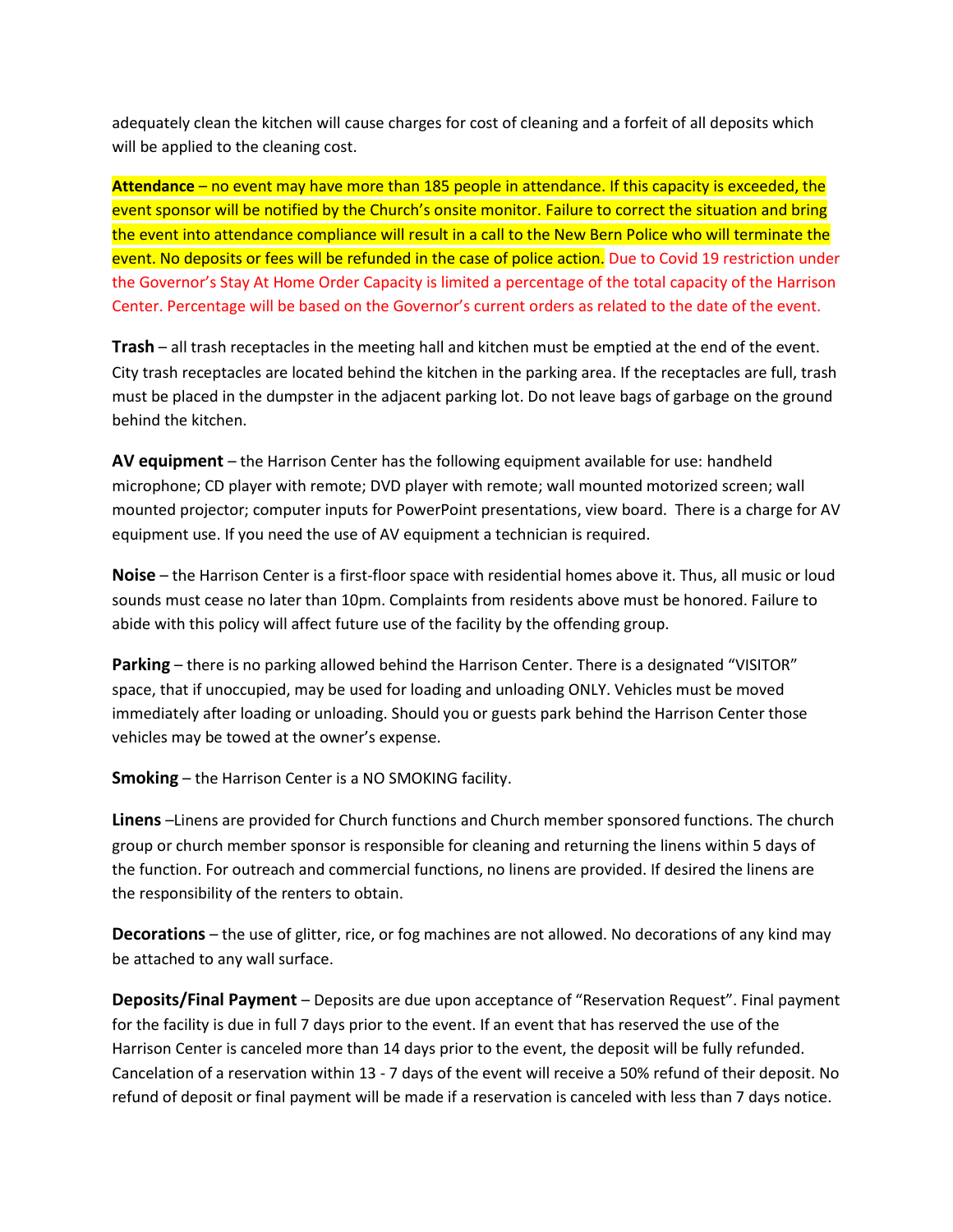All cancelations must be provided to the Church in writing. Cleaning deposits are fully refundable following an inspection of the facility and approval by the Director of Church Life, who finds the facility to be in satisfactory condition.

**Liability** – the sponsor, group, or organization using the Harrison Center will be held responsible for any and all damage to the facility and/or equipment caused by negligent or improper use.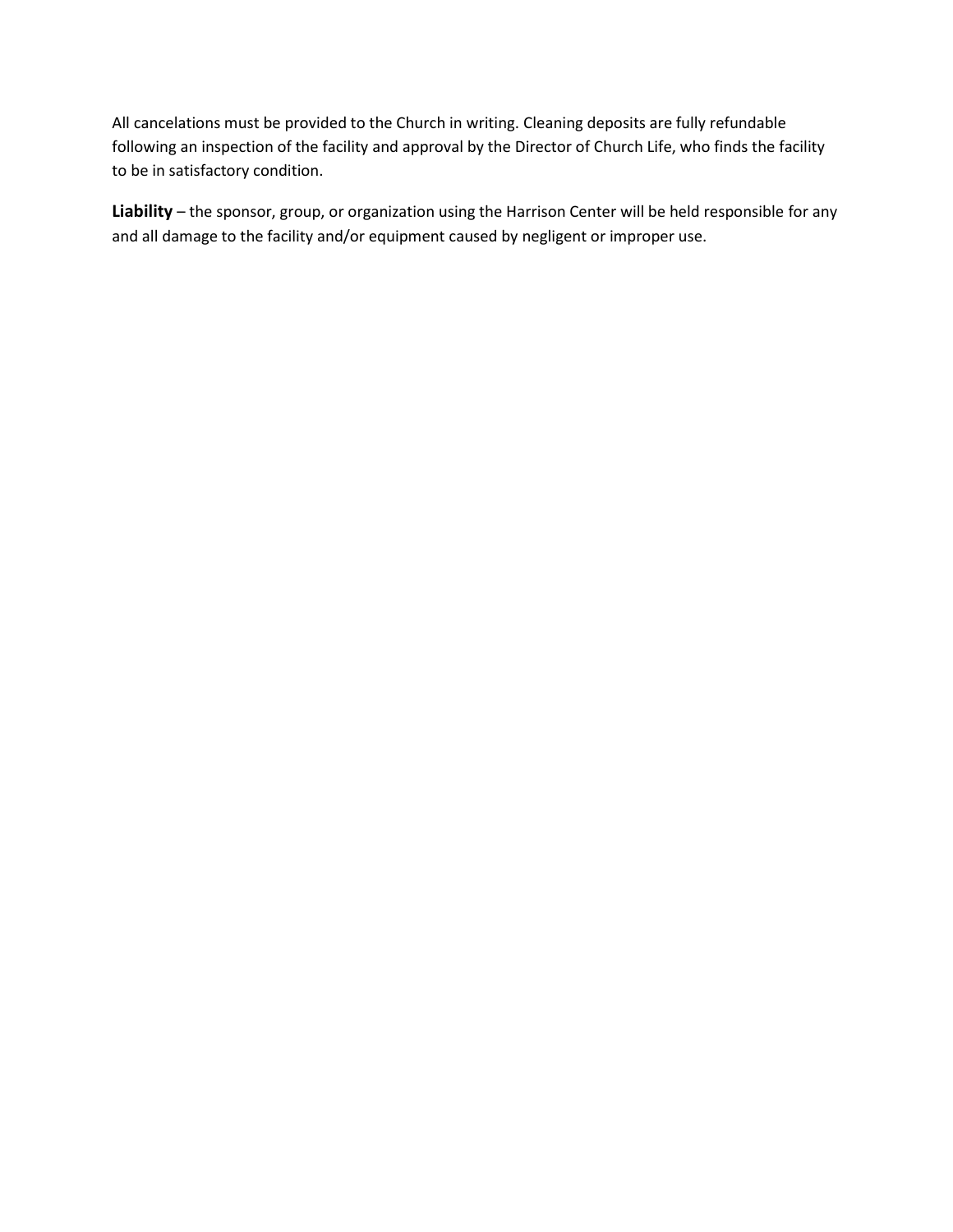## Acceptance of Use Policies, Release of Liability and Indemnification of Christ Episcopal Church

The undersigned, being the person responsible for the group using the Harrison Center on the date and time set forth below, has read and agrees to the policies and procedures pertaining to the use of the requested facilities and with the authority from the group to engage the facility and to execute this Acceptance and Use of Policies, Relapse of Liability and Indemnification of Christ Episcopal Church Agreement. I understand the terms and conditions set forth in the above Agreement, and recognize and understand that as part of the consideration for the facilities being available for the use by me and/or my group, the undersigned group and I, individually, do hereby fully release, discharge, and agree to hold harmless and indemnify Christ Episcopal Church, New Bern, NC from any and all liability of any kind and character, any claim, demand, or cause of action which might be asserted on behalf of the group or any individual or secondary groups that are using the facilities under the Agreement with the undersigned person or other entity serving as Sponsor.

The undersigned has voluntarily requested that it/I be permitted to utilize the Harrison Center facilities on Middle Street, New Bern, North Carolina, which is owned by Christ Episcopal Church, and the Episcopal Diocese of East Carolina. The fee being charged for the utilization has been developed recognizing that this release and indemnification agreement is part of the overall consideration being provided to Christ Episcopal Church for the utilization of the facility.

I/we hereby recognize and accept the activity and the property pursuant to the fee established at the end of this document. The Facilities and Activities to be conducted therein involve certain inherent risks, including but not limited to, the possibility of accident, injury or death as a result of any and all activities performed or participated in within the said facility and the undersigned expressly acknowledges that the undersigned and the persons being allowed to utilize the facility under the sponsorship of the undersigned in the Activities and entering the Property are doing so voluntarily and at their own risk and are assuming the terms of this Agreement.

I AM AWARE AND HAVE MADE ALL OF THE PARTICIPANTS AWARE THAT THE ACTIVITY AND PROPERTY MAY BE DANGEROUS AND THAT I AND EACH OF THEM COULD SUSTAIN SERIOUS INJURY OR DEATH. I AND EACH OF THEM ARE VOLUNTARILY PARTICIPATING IN THE ACTIVITIES TO BE CARRIED ON IN THE FACILITY AND ENTERING THE PROPERTY WITH KNOWLEDGE OF THE DANGER INVOLVED AND AGREE TO ASSUME AND DO HEREBY ASSUME ANY AND ALL RISKS OF ACCIDENT, BODILY INJURY, DEATH, OR PROPERTY DAMAGE, WHETHER THOSE RISKS ARE KNOWN OR UNKNOWN.